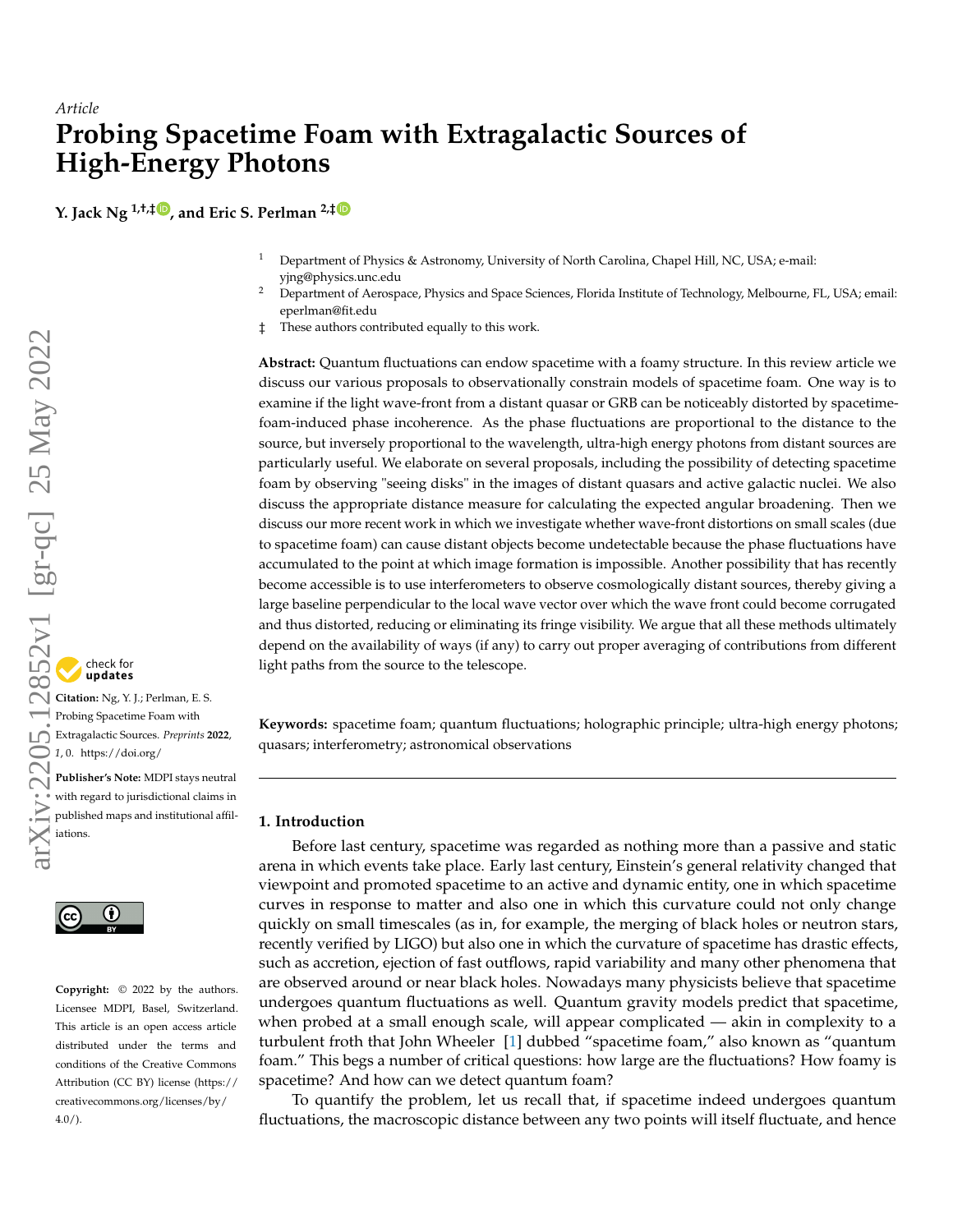there will be an intrinsic limitation to the accuracy with which a macroscopic distance can be measured. Denoting the fluctuation of a distance  $\ell$  by  $\delta\ell$ , on rather general grounds, we expect [\[2\]](#page-9-1)

<span id="page-1-0"></span>
$$
\delta\ell \gtrsim \ell^{1-\alpha}\ell_P^{\alpha},\tag{1}
$$

up to a numerical multiplicative factor  $\sim$  1, which we will drop. Here  $\ell_P =$ √  $\hbar G/c^3$  is the Planck length,  $\hbar$  is the reduced Planck constant, *G* is the gravitational constant and the speed of light is *c*. (There is an analogous expression for the fluctuation of a time interval *t*:  $\delta t \gtrsim t^{1-\alpha} t_p^{\alpha}$ , with  $t_P = \ell_P/c$  being the Planck time.) In this work, we will assume that spacetime foam models can be characterized by such a form parameterized by  $0 \le \alpha \le 1$ . The standard choice [\[3\]](#page-9-2) of  $\alpha$  is  $\alpha = 1$ . In this model, the fluctuations are anti-correlated with one another and do not add up over long path lengths. Another possibility, namely *α* = 2/3 [\[4](#page-9-3)[,5\]](#page-9-4) matches with the holographic principle [\[6,](#page-9-5)[7\]](#page-9-6) and is known as the holography model [\[8,](#page-9-7)[9\]](#page-9-8); and *α* = 1/2 corresponds to the random-walk model [\[10](#page-9-9)[,11\]](#page-9-10). In these latter two cases, the fluctuations *do* accumulate over long path-lengths, as Eq. [\(1\)](#page-1-0) shows. We will use these three cases as examples of quantum gravity models.

In this review article we will concentrate on our work with various collaborators to detect spacetime foam using photons from extragalactic sources. As we will show, the most stringent constraints come from using ultra-high-energy photons, as well as large interferometers. But obviously there are other ways to probe Planck-scale physics. [\[2\]](#page-9-1) They include the use of laser-based interferometry techniques, [\[4,](#page-9-3)[12\]](#page-9-11) the study of threshold anomalies in high energy cosmic ray and gamma ray events, [\[13,](#page-9-12)[14\]](#page-9-13) and the investigation of energy-dependent spreads in the arrival time of photons from GRBs [\[15,](#page-9-14)[16\]](#page-9-15).

Here is the outline of the rest of the paper: Section 2 is devoted to (1) discussing metric fluctuations, energy-momentum fluctuations, and fluctuations of the speed of light as a function of energy; (2) examining the cumulative effects of spacetime fluctuations to find out whether there can be a large-enough spread in arrival times of light from distant pulsed sources to be detectable; (3) deriving the holographic spacetime foam model by considering a gedanken experiment. In Section 3, we discuss the spacetime foam-induced phase scrambling of light, which could produce "halos" in the images of distant quasars, which we have argued could be used to detect the texture of spacetime foam. In Section 4, we apply some of this work and elaborate further on the proposal to detect spacetime foam by imaging distant quasars and AGNs. We show explicitly that such observations appear to rule out the holographic foam model. In Section 5, we discuss another consequence of the phase scrambling of the wavefront, namely that it would reduce the interferometric visibility. Armed with this information, we discuss the recent observations of 3C 273 with the *GRAVITY* near-IR interferometer on the VLBI. The *GRAVITY* observations also appear to rule out the holographic spacetime foam model. We also discuss future prospects for constraining spacetime foam models. We offer our summary and conclusions in Section 6, including comments on reconciling these results with the holographic principle.

#### **2. Quantum Foam Models**

In this section, we first generalize the expressions for the spacetime fluctuations in models parameterized by *α*, then examine the cumulative effects of spacetime fluctuations, and finally derive the holographic spacetime foam model.

#### *2.1. Fluctuations for Spacetime Foam Models Parameterized by α*

The spacetime fluctuation Eq. [\(1\)](#page-1-0) translates into a fluctuation in the spacetime metric *gµν* over a distance *ℓ* given by  $\delta g_{\mu\nu}$   $\gtrsim$  ( $\ell_P/\ell$ )<sup>α</sup>. Spacetime foam effects also introduce uncertainties in energy (E)-momentum (p) measurements [\[17\]](#page-9-16), respectively  $\delta E \sim E(E/E_P)^{\alpha}$  and  $\delta p \sim$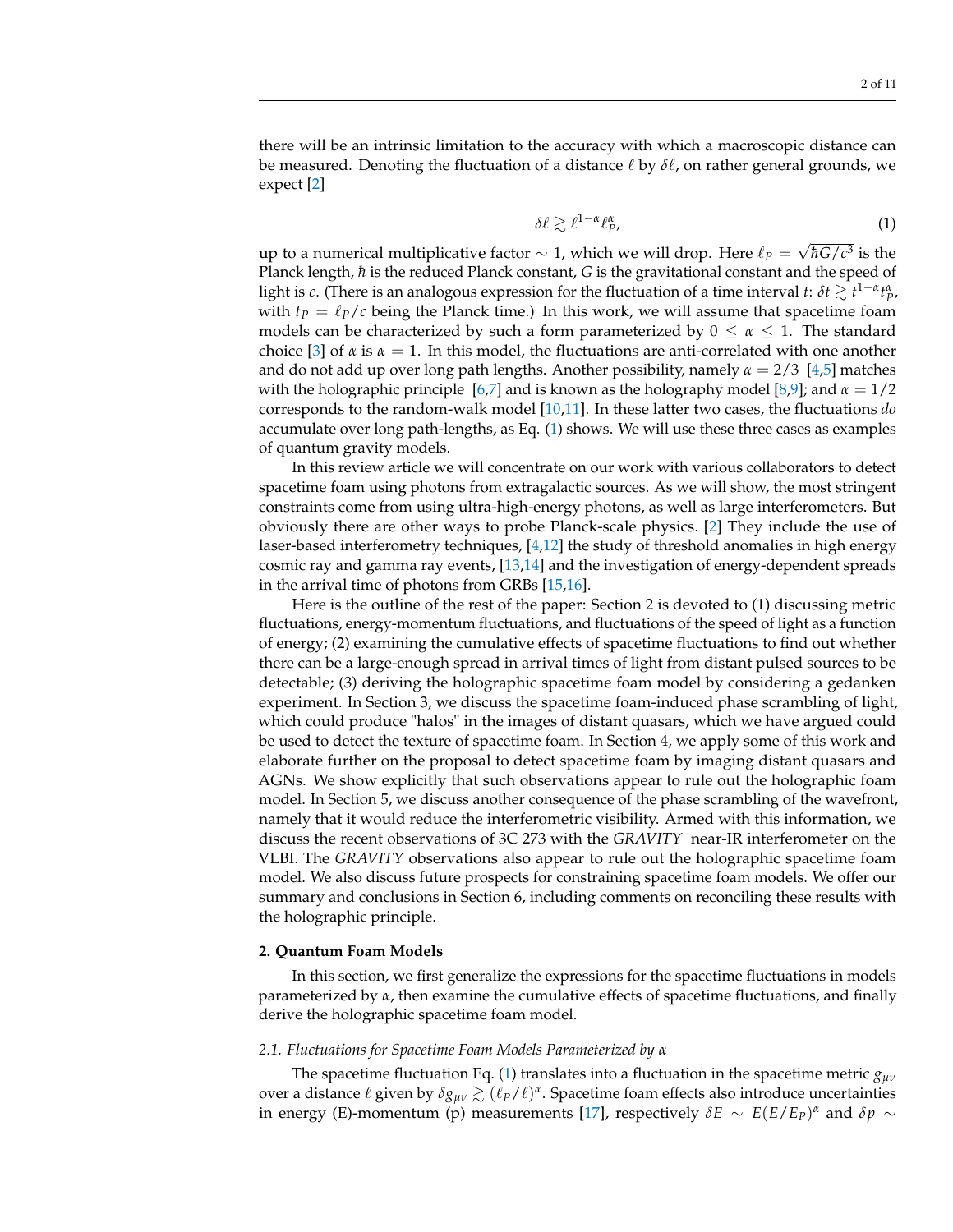$p(p/(m_p c))^{\alpha}$ , where  $m_p$  and  $E_p = m_p c^2$  denote the Planck mass and Planck energy. These energy-momentum uncertainties modify the dispersion relation for the photons as follows:

$$
E^2 \simeq c^2 p^2 + \epsilon E^2 (E/E_P)^{\alpha}, \tag{2}
$$

where *e* ∼ ±1. Thus the speed of light *v* = *∂E*/*∂p* fluctuates by *δv* ∼ 2*ec*(*E*/*EP*) *α* . Note that that all the fluctuations take on  $\pm$  sign with equal probability (like a Gaussian distribution about *c*).

# *2.2. Cumulative Effects of Spacetime Fluctuations*

Consider a large distance  $\ell$ , for example between an extragalactic source and a telescope on Earth, and divide it into *l*/*λ* equal parts each of which has length *λ* (for *λ*, think of it as the wavelength of the observed light). Given the fluctuation  $\delta \lambda$  from each part, the question now is what is the cumulative factor [\[8\]](#page-9-7)  $C_\alpha$  in  $\delta\ell = C_\alpha \delta\lambda$  for the whole distance  $\ell$ . Since  $\delta\ell \sim$  $\ell_P(l/\ell_P)^{1-\alpha}$  and  $\delta\lambda \sim \ell_P(\lambda/\ell_P)^{1-\alpha}$ , it follows that  $\mathcal{C}_\alpha = (\ell/\lambda)^{1-\alpha}$ , i.e.,  $\mathcal{C}_{\alpha=1/2} = (\ell/\lambda)^{1/2}$ ,  $\mathcal{C}_{\alpha=2/3}=(\ell/\lambda)^{1/3}$ , and  $\mathcal{C}_{\alpha=1}=(\ell/\lambda)^0=1$  for the three quantum gravity models. Note that the  $\delta \lambda$ 's from the  $\ell/\lambda$  parts in  $\ell$  do not add coherently as  $\delta \ell/\delta \lambda \neq \ell/\lambda$ .

To underscore the importance of using the correct cumulative factor to estimate the spacetime foam effect, let us consider an ensemble of photons emitted simultaneously from a distant source towards our detector. [\[15\]](#page-9-14) The fluctuating speed of light (as found in the last subsection) would seem to yield an energy-dependent spread in the arrival times of photons of energy *E* given by  $\delta t \sim \delta v(\ell/c^2) \sim t(E/E_P)^{\alpha}$ , where  $t = \ell/c$  is the average overall time of travel from the photon source (distance  $\ell$  away). But this is not correct, because we have inadvertently used  $\ell/\lambda \sim Et/\hbar$  as the cumulative factor instead of the correct factor  $(\ell/\lambda)^{1-\alpha}$  ~  $(Et/\hbar)^{1-\alpha}$ . Using the correct cumulative factor, we get a much smaller  $\delta t$  ~  $t^{1-\alpha}t_P^{\alpha} \sim \delta\ell/c$  for the spread in arrival time of the photons [\[16\]](#page-9-15), independent of energy *E* (or photon wavelength, *λ*). Thus the result is that the time-of-flight differences increase only with the  $(1 - \alpha)$ -power of the average overall time of travel  $t = \ell/c$  from the gamma ray bursts to our detector, leading to a time spread too small to be detectable (except for the uninteresting range of *α* close to 0).

#### *2.3. Holographic Spacetime Foam*

Let us consider a gedanken experiment. If we place a clock at one of the points and a mirror at the other, one can measure the distance between two points by measuring the time it takes for a light signal to travel from the clock to the mirror[\[18\]](#page-9-17). However, the quantum uncertainties in the positions of the clock and the mirror introduce a corresponding uncertainty *δ*` in the distance measurement. Let us concentrate on the clock and denote its mass by *m*. If the position of the clock has a linear spread  $\delta\ell$  at the time the light signal is emitted, this spread will grow to  $\delta\ell + \hbar\ell(mc\delta\ell)^{-1}$  when the light signal returns to the clock, with the minimum at  $\delta\ell = (\hbar\ell/mc)^{1/2}$ , yielding  $\delta\ell^2 \gtrsim \hbar\ell/(mc)$ . One can supplement this relation from quantum mechanics with a limit from general relativity [\[17\]](#page-9-16). By requiring the clock's size *d* to be larger than its Schwarzschild radius  $Gm/c^2$ , and  $d \lesssim \delta\ell$  (for, otherwise, the uncertainty in distance measurement would be greater than  $\delta\ell$ ), we get  $\delta\ell \gtrsim Gm/c^2$ , the product of which with the inequality for  $\delta\ell^2$  obtained above yields  $[17,19]$  $[17,19]$ 

$$
\delta\ell \gtrsim \ell^{1/3} \ell_P^{2/3},\tag{3}
$$

corresponding to the case of  $\alpha = 2/3$  of Eq. [\(1\)](#page-1-0). This result is consistent with the holographic principle[\[6\]](#page-9-5), which states that the maximum number of degrees of freedom *I* that can be put into a region of space is bounded by the area of the region in Planck units. Accordingly, for a sphere of radius  $\hat{l}$ , the entropy *S* is bounded by  $S/k_B \lesssim \frac{1}{4} 4 \pi l^2 / l_P^2$ , where  $k_B$  is the Boltzmann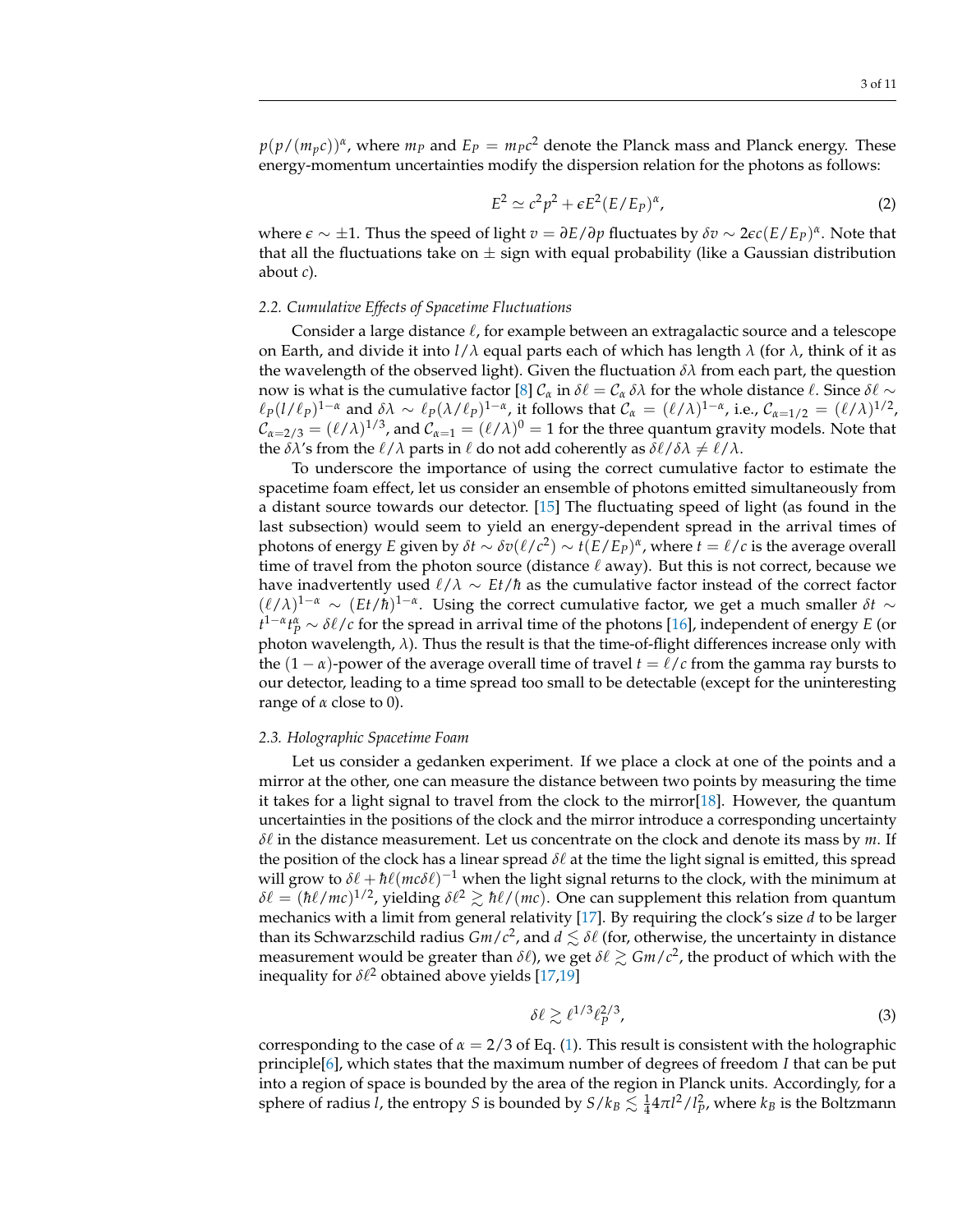constant. Recalling that  $e^{S/k_B} = 2^I$ , we get  $I \lesssim \pi (l/l_P)^2/\ln 2$ . The average separation between neighboring degrees of freedom then yields  $\delta l \gtrsim l^{1/3} l_{p}^{2/3}$ , up to a multiplicative factor of order 1. Now it is abundantly clear that the spacetime foam model parameterized by  $\alpha = 2/3$  is consistent with the holographic principle [\[4](#page-9-3)[,5\]](#page-9-4) in quantum gravity, and hence it is called the holographic foam model.

#### **3. Using the Most Distant Extragalactic Sources to Probe Spacetime Foam**

## *3.1. Spacetime Foam-induced Phase Scrambling of Light*

We detailed a gedanken experiment in §2.3 that could allow us to measure the fluctuations in distance measurements between any two locations. During the last twenty years, there have been a number of attempts to capitalize on this thought process to detect the size of the quantum fluctuations induced by spacetime foam, as well as how they accumulate over long pathlengths. Many of these depend on the fact that when one considers an ensemble of photons emitted by a distant source, the uncertainty discussed at length in §2 translates into a phase incoherence of the entire wavefront arriving from that source.

To explore this issue further, let us consider in more detail the phase dispersion in the wavefront from a distant source at a distance  $\ell$  from the telescope. Then, using equation (1), the cumulative statistical phase dispersion will be given by

<span id="page-3-0"></span>
$$
\Delta \phi \simeq \frac{2\pi \delta \ell}{\lambda} \simeq 2\pi \frac{\ell^{1-\alpha} \ell_P^{\alpha}}{\lambda} \tag{4}
$$

This arises because each photon in the ensemble will travel a slightly different path to the telescope due to the changes in the spacetime metric *δgµν* (i.e., the null geodetic encountered by each photon will be unique!).

One way (advocated by Lieu and Hillman [\[20\]](#page-9-19)) to rule out a model is to look for interference fringes for which the phase coherence of light from the distant sources should have been lost (i.e., ∆*φ* & 2*π*) for that value of *α* according to theoretical calculations. This can be done in two ways. Historically, this has been done by examining images of distant sources, as the formation of images depends on the phase coherence of the wavefront, a subject we discuss at length in this section. However, there is an alternate way to treat this subject, that is by using interferometric observations. We will turn to this latter topic in §5.

The work above makes clear that the expected blurring of distant images is *not* merely the result of a random walk of small angle photon scatterings along the line of sight. This is because the uncertainties in the derived directions of the local wave vectors must result in the same spatial uncertainty,  $\delta\ell$ , regardless of how many wave crests pass the observer's location. For example, in the "thin screen approximation", the accumulated transverse path of multiply scattered photons would be approximated as  $(\delta \psi) \ell >> \delta \ell$ , where  $\delta \psi = \Delta \phi / (2\pi)$ , representing fluctuations in the direction of the local wave-vector. This would lead to expected time lags,  $\delta\psi(\ell/c) >> \delta\ell/c$ , in conflict with the basic premises for spacetime foam models.

This discussion brings up a thorny topic: which distance measure to use. At first blush, it would seem that the luminosity distance is correct, since one is measuring the path of photons. However, just as the dispersion of the wavefront is a function of the dispersion in the metric of spacetime, the accumulation of these phase differences is a function *not* of the path, but rather *of spacetime itself*. For that reason, the appropriate distance measure to use is the line-of-sight comoving distance, given by

$$
D_C(z) = D_H \int_0^z \frac{dz'}{\sqrt{\Omega_M (1+z')^3 + \Omega_k (1+z')^2 + \Omega_\Lambda}}.
$$
(5)

Here  $D_H = c/H_0$  is the Hubble distance, and  $\Omega_M$ ,  $\Omega_k$  and  $\Omega_\Lambda$  are the current (fractional) density parameters due to matter, curvature and the cosmological constant respectively. Consistent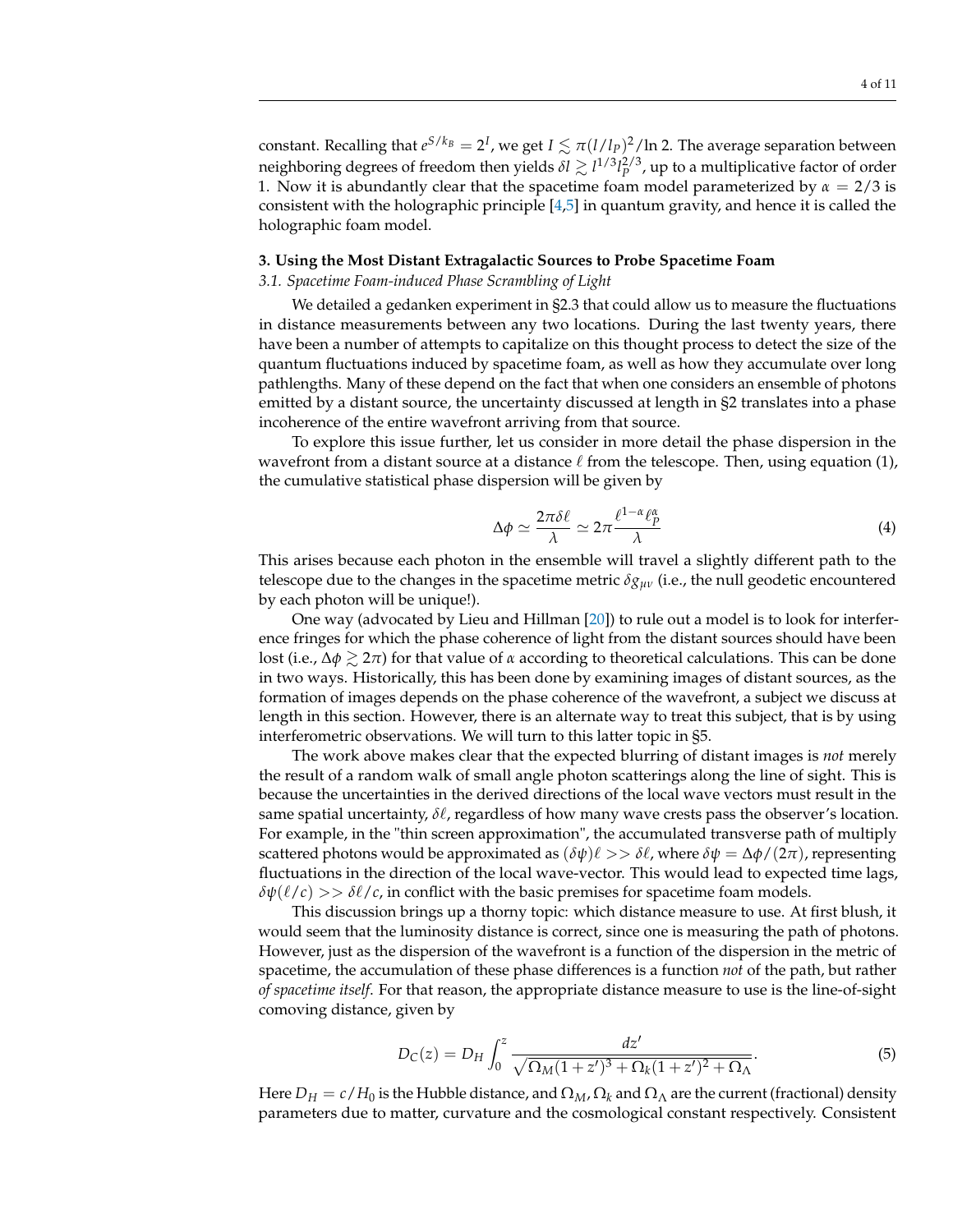with the latest WMAP + Planck data<sup>[\[21](#page-9-20)</sup>, 22], we will use  $\Omega_M = 0.27$ ,  $\Omega_{\Lambda} = 0.73$  and  $\Omega_k = 0$ , and a Hubble distance  $D_H = 1.3 \times 10^{26}$  meters.

#### *3.2. The Formation of Images*

Consistent with equation (4), the fluctuations in the phase shifts over the entrance aperture of a telescope or interferometer are described by  $\Delta \phi(x,y) \simeq (2\pi \ell^{1-\alpha} \ell_p^{\alpha})/\lambda$ , where  $\{x,y\}$  are coordinates within the aperture at any time *t*. Given that the Planck scale is extremely small, we envision that ∆*φ*(*x*, *y*) can be described by a random field with rms scatter *δφ* from eqn. (4) without specifying whether (and if so, on what scale) in the  $x - y$  plane these phase distortions are correlated. It is simplest to assume that the fluctuations are uncorrelated with one another, even down to the smallest size scale.

To visualize what images of distant sources might look like after propagating to Earth through an effective 'phase screen' (due to spacetime foam) consider an idealized telescope of aperture *D*. In that case, the image is just the absolute square of the Fourier transform of *e <sup>i</sup>*∆*φ*(*x*,*y*) over the coordinates {*x*, *y*} of the entrance aperture. As long as *δφ*rms . 0.6 radians, or  $\delta\ell_{\rm rms} \lesssim 0.1\lambda$ , then the Strehl ratio, which measures the ratio of the peak in the point spread function ('PSF') compared to the ideal PSF for the same optics, is approximately

$$
S \simeq e^{-\delta \phi_{\rm rms}^2} \tag{6}
$$

In addition, if these phase shifts are distributed randomly over the aperture (unlike the optical aberrations, such as coma, astigmatism, etc.) then the *shape* of the PSF, after the inclusion of the phase shifts due to the spacetime foam, is basically unchanged, except for a progressive decrease in *S* with increasing *δφ*rms. This was demonstrated in [\[23\]](#page-9-22), using numerical simulations of random fields. Strikingly, those authors found that as the variance of the random fields increased, the PSF shape *was self-similar*, aside from the appearance of the noise plateau. This contradicts the expectation from previous work (e.g.,  $[2,9,16,20,24]$  $[2,9,16,20,24]$  $[2,9,16,20,24]$  $[2,9,16,20,24]$  $[2,9,16,20,24]$ ) that phase fluctuations could broaden a telescope's PSF.

Consider the clearly visible Airy rings in an image of the active galaxy PKS1413+135 ( $\ell$ = 1.216 Gpc) by the Hubble Space Telescope at  $\lambda = 1.6 \mu m$  wavelength [\[25\]](#page-9-24). For this example, we get Δ $\phi \sim 10^{-6} \times 2\pi$  for the random walk  $\alpha = 1/2$  model and Δ $\phi \sim 10^{-9} \times 2\pi$  for the holography  $\alpha = 2/3$  model. The observation of Airy rings in this case would seem to marginally rule out the random walk model. On the other hand, the holography model is obviously not ruled out. Importantly, even though the shape of the PSF remains self-similar, the detection of the Airy rings depends on the dynamic range of the image (particularly issues related to saturation!) and the detector used, as illustrated by Fig. 3 of [\[23\]](#page-9-22), and note particularly the decrease in the signal-to-noise of the observation as *δφ* increases. (Parenthetically, the authors of Ref. [\[20\]](#page-9-19) did not reach this conclusion as they overestimated the cumulative effects of spacetime fluctuations by a factor of  $(\ell/\lambda)^{\alpha}$ .)

#### **4. Using Astronomical Image Archives Across the Electromagnetic spectrum**

With the above work, we can invert Eqn. [\(4\)](#page-3-0) to set a generic constraint on *α* for distances,  $\ell$ , to remote objects as a function of observing wavelength. To do this, we require  $\delta\phi_{rms} = 2$ radians, thus imposing a requirement that the Strehl ratio is  $\sim$  2% of its full value. The resulting constraint is

<span id="page-4-0"></span>
$$
\alpha > \frac{\ln(\pi \ell/\lambda)}{\ln(\ell/\ell_p)}.
$$
\n(7)

The resulting constraint on *α* is shown in Fig. [1.](#page-5-0) It is set simply by the detection of distant objects at a given wavelength, rather than by observing some halo structure. As can be seen, the important result is that the observing wavelength affects very strongly the constraint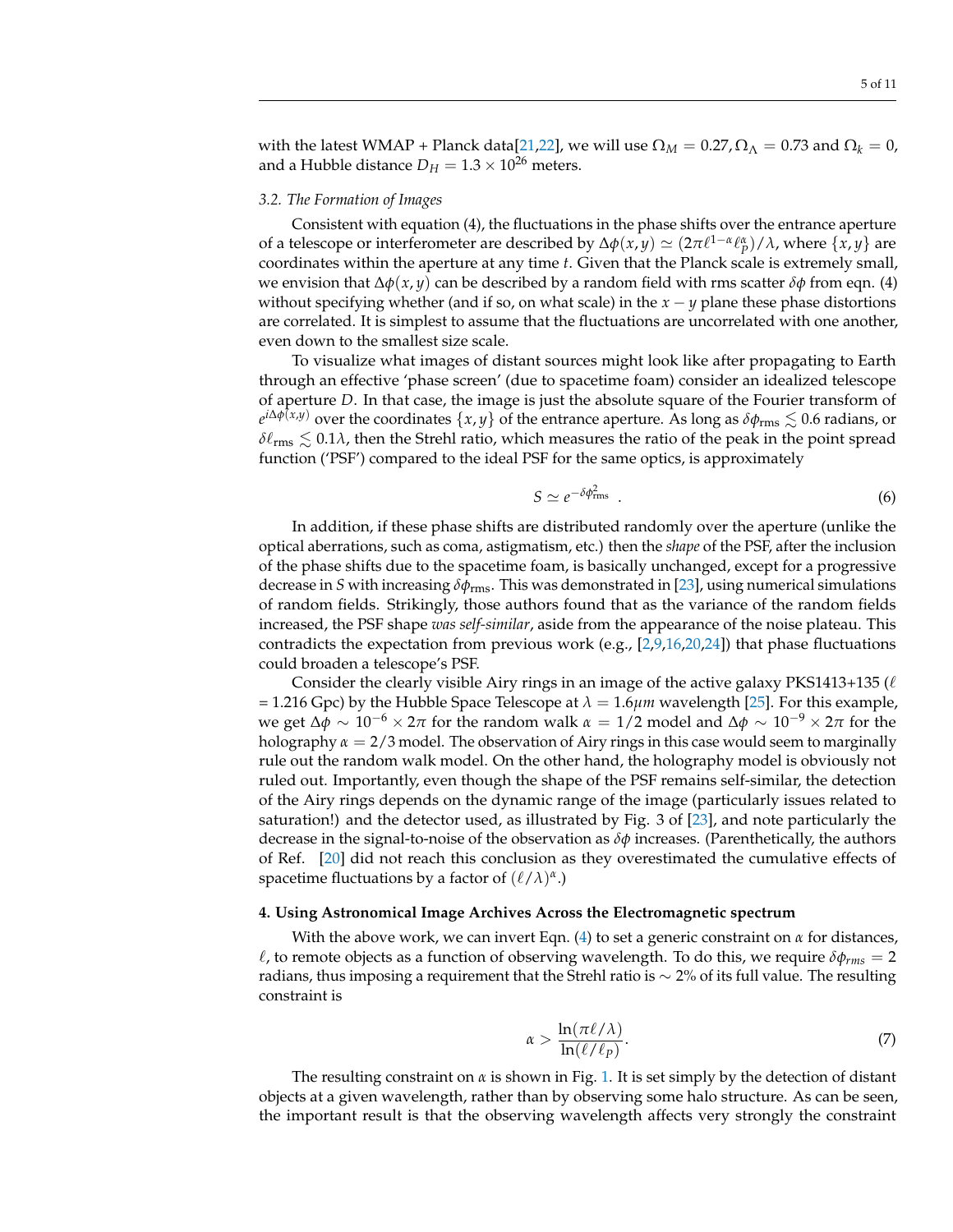one can set on *α* – the shorter the wavelength, the more stringent the constraint. Thus, with observations in X-rays and *γ*-rays, we can set the strongest possible constraints on *α*. Note that this constraint is irrespective of the detection of halo or Airy ring structures, so it gives a less stringent constraint for the same wavelength than the one described in §3.2.

<span id="page-5-0"></span>

**Figure 1.** Constraints on the parameter *α*, for four different comoving distances to a distant source, 300 Mpc (*z* ≈ 0.07; red curve), 1 Gpc (*z* ≈ 0.25; green), 3 Gpc (*z* ≈ 1; blue) and 10 Gpc (*z* ≈ 12; purple). The vertical dashed lines represent the optical (5000 Å), X-ray (5 keV), GeV and TeV wavebands. Since images of cosmologically distant sources betray no evidence of phase fluctuations that might be introduced by spacetime foam, there is a large region of parameter space excluded by the obeservations, denoted by the regions below the curves. This figure was originally in [\[23\]](#page-9-22) and is used with permission.

Equivalently, the *α*-models predict that at any observing wavelengh, spacetime foam sets a maximum distance beyond which detection of a source would be impossible because its light would be so badly out of phase that forming an image would not be possible. This is shown in Fig. [2,](#page-6-0) which shows the relative flux density *νF<sup>ν</sup>* of a source as a function of wavelength. Fig. [2](#page-6-0) and equation [\(4\)](#page-3-0) also show that the observing wavelength is far more powerful than distance *l* in constraining  $\alpha$ , as the rms phase shifts are  $\propto \lambda^{-1}$ .

The constraints that can be produced are summarized in Table 1. These represent lower limits to *α* produced by the mere observation of an image (not a diffraction limited one!) of a cosmologically distant source in that waveband. Thus, by far the most powerful constraints from this approach that can be put on *α* come from observations in the GeV and TeV gamma-rays. As Eqn. [\(4\)](#page-3-0) makes clear, for  $E_\gamma \gtrsim 1$  GeV ( $\lambda < \sim 10^{-15}$  meters) the wavelengths are sufficiently short that the phase shifts can exceed  $\pi$  radians for  $\alpha \simeq 2/3$ . Merely detecting a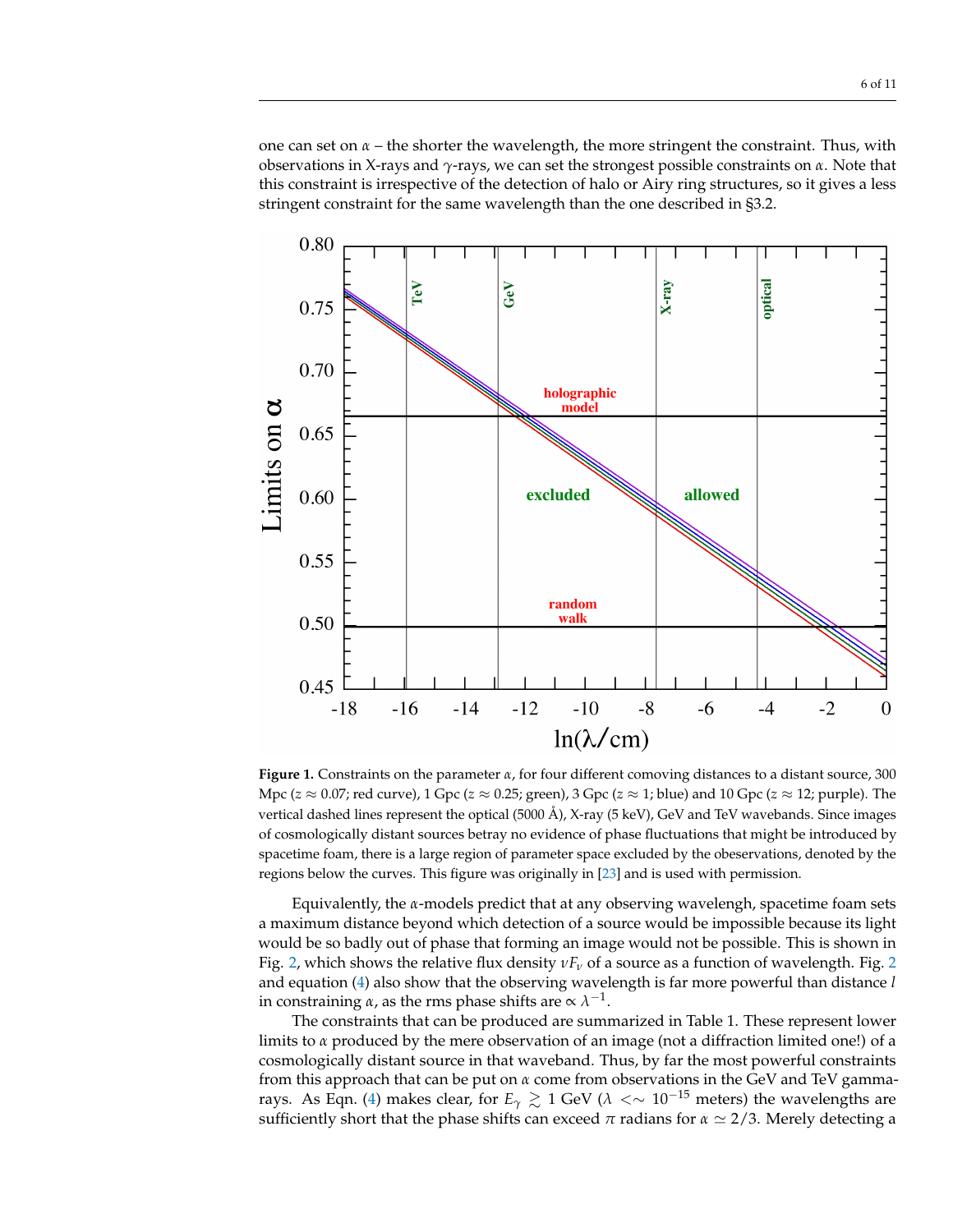<span id="page-6-0"></span> $\mathbf 1$  $X-ray$ optical  $GeV$  $\mathsf{TeV}$  $\overline{0}$  $-1$  $Log[VP(v)]$  $-2$  $\alpha = 5/7$  $\alpha = 1/2$  $\alpha = 2/3$  $\alpha = 3/5$  $-3$  $-4$  $-5$ 20 10 15 25  $Log[v]$ 

well-localized image of a cosmologically distant object can rule out the holographic model and place serious constraints on *α*.

**Figure 2.** The relative observed flux density *νFν*, as a function of frequency *ν*. Curves are shown for comoving distances of 300 Mpc ( $z \approx 0.07$ ; solid), 1 Gpc ( $z \approx 0.25$ ; dashed), 3 Gpc ( $z \approx 1$ ; long-dashed), and 10 Gpc (*z* ≈ 12; dot-dashed). Curves are shown for *α* =1/2 (red), 3/5 (green), 2/3 (blue) and 5/7 (purple). For any value of *α* there will be a maximum frequency *ν* (or, equivalently, a shortest wavelength *λ*) beyond which a source could not be detected, as its wavefront would have a phase dispersion  $\gtrsim 1$ radian. This figure was originally in [\[23\]](#page-9-22) and is used with permission.

Gamma-ray telescopes rely on detecting the cascades of interactions with normal matter, be they crystal scintillators (as used in the GeV band) or the Earth's atmosphere (in the TeV band). Cosmologically distant sources have in fact been detected in both the GeV and TeV bands, as demonstrated by [\[23\]](#page-9-22) and references therein. In particular, at GeV energies *Fermi* has obtained images for well over three thousand AGN [\[26\]](#page-9-25), of which over 98% are blazars. A large number of the sources in that catalog are at redshifts over *z* = 3. At TeV energies, the VERITAS and HESS telescopes have detected many dozens of sources[\[27\]](#page-9-26). Here the redshifts are not as high, with the highest redshift source being at  $z = 0.991$ . The reason behind this upper envelope is in fact not believed to be spacetime foam, but rather the optical-IR extragalactic background light[\[28\]](#page-9-27), which interacts with very high-energy gamma-rays to produce electron-positron pairs. All told, these observations have placed a limit of *α* > 0.73 on the phenomenology of spacetime foam models.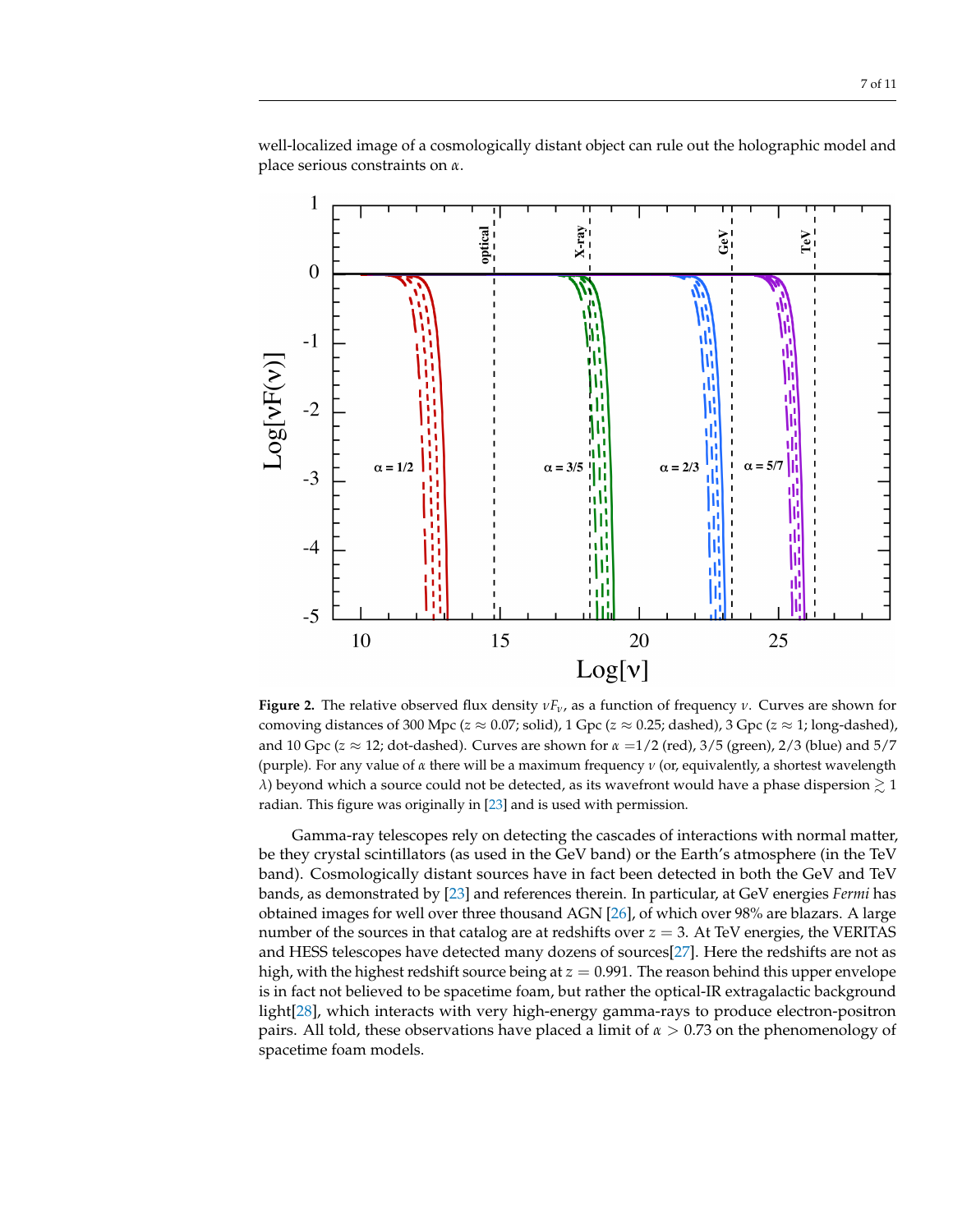**Table 1.** Constraints on the Spacetime Foam Parameter *α*

| waveband             | lower limit <sup><i>a</i></sup> on $\alpha$ |
|----------------------|---------------------------------------------|
| optical (eV)         | 0.53                                        |
| $X$ -ray (keV)       | 0.58                                        |
| $\gamma$ -rays (GeV) | 0.67                                        |
| $\gamma$ -rays (TeV) | 0.72                                        |

*<sup>a</sup>* See Eqn. [\(7\)](#page-4-0) and Fig. [1](#page-5-0)

#### **5. The Use of Interferometry and Future Prospects**

The fluctuations of spacetime foam would be directly correlated with phase fluctuations of the wavefront arriving from a distant source. Therefore, if we could observe the effects of those fluctuations we could even more stringently test spacetime foam models. This can be done by taking into account the expected scattering from the fluctuations. Consider a two-element interferometer observing an incoming electromagnetic wave whose local wave vector makes an angle *θ* with respect to the normal to the interferometer baseline. (See Ref. [\[9\]](#page-9-8) for more details.). The wave front develops tiny corrugations due to fluctuations in phase velocity. This causes the wave vector to acquire a cumulative, random uncertainty in direction with an angular spread ∼ ∆*φ*/(2*π*). Thus it has an uncertainty in both its phase and wave vector direction. Over a baseline length *D*, the magnitude of the correlated electric field would take a form given by

$$
|E| \simeq 2E_0 \left| \cos \left( \frac{\pi}{2} [2\theta - \Delta \phi / 2\pi] \frac{D}{\lambda} \right) \right|.
$$
 (8)

Working out the associated Michelson fringe visibility, we [\[9\]](#page-9-8) find that there would be a strong reduction in visibility when ∆*φ* ∼ 2*πλ*/*D*. Thus by considering these changes in direction (in effect a scattering), models of spacetime foam may be tested for values of ∆*φ* orders of magnitude less than possible based on the uncertainty in phase alone.

This line of reasoning makes it possible to further test the phenomenology of quantum foam with interferometric arrays, which rely on the ability to achieve phase coherence in the wavefront. Here, we do not propose to use them as imagers, but rather as *spatial filters.* Eq. (8) predicts that there will be a strong reduction in visibility when ∆*φ* ∼ 2*πλ*/*D*. This was first proposed by [\[9\]](#page-9-8), who pointed out that using this method, imaging from the VLTI in the mid-infrared would begin to probe the *α* = 2/3 model. However, in the light of the results of [\[23\]](#page-9-22), presented in §4, there is already persuasive evidence against that model. That is further strengthened by the observations of 3C 273 (which at  $z = 0.158$  has a path length  $\ell \approx 700$  Mpc) with the GRAVITY instrument [\[29\]](#page-10-0) on the VLTI, which shows the interferometric detection of that quasar's spectrum in its Pa *α* line at about 2 *µ*m. The detection of fringes in the near-infrared from this source on a 140m baseline also rules out the *α* = 2/3 model, although the constraints it places are less severe than the methods discussed in §4 (see Fig. 1 in [\[24\]](#page-9-23)).

As §3.2 notes, wavelength is a critical factor in the ability of a given observation to provide evidence against a given spacetime foam model. Optical observations are at a wavelength that is a factor ∼ 5 shorter, so detection of fringes with the Magdalena Ridge Optical Interferometer (maximum baseline length  $D = 340$ m) in the *B* band from PKS 1413+135 requires at most ∆*φ* ∼ 8.4 × 10−<sup>9</sup> , as compared to the prediction of *δφ* = 9 × 10−<sup>8</sup> for PKS 1413+135. (Optical interferometry using the VLTI requires a new instrument). Thus the observation of fringes from distant quasars from the MROI and/or VLTI in the optical will be able to set limits on *α* similar to those discussed in §4. However, X-ray interferometry would be able to make a much larger impact. Such a mission concept has been proposed for the ESA *Vision 2050* Programme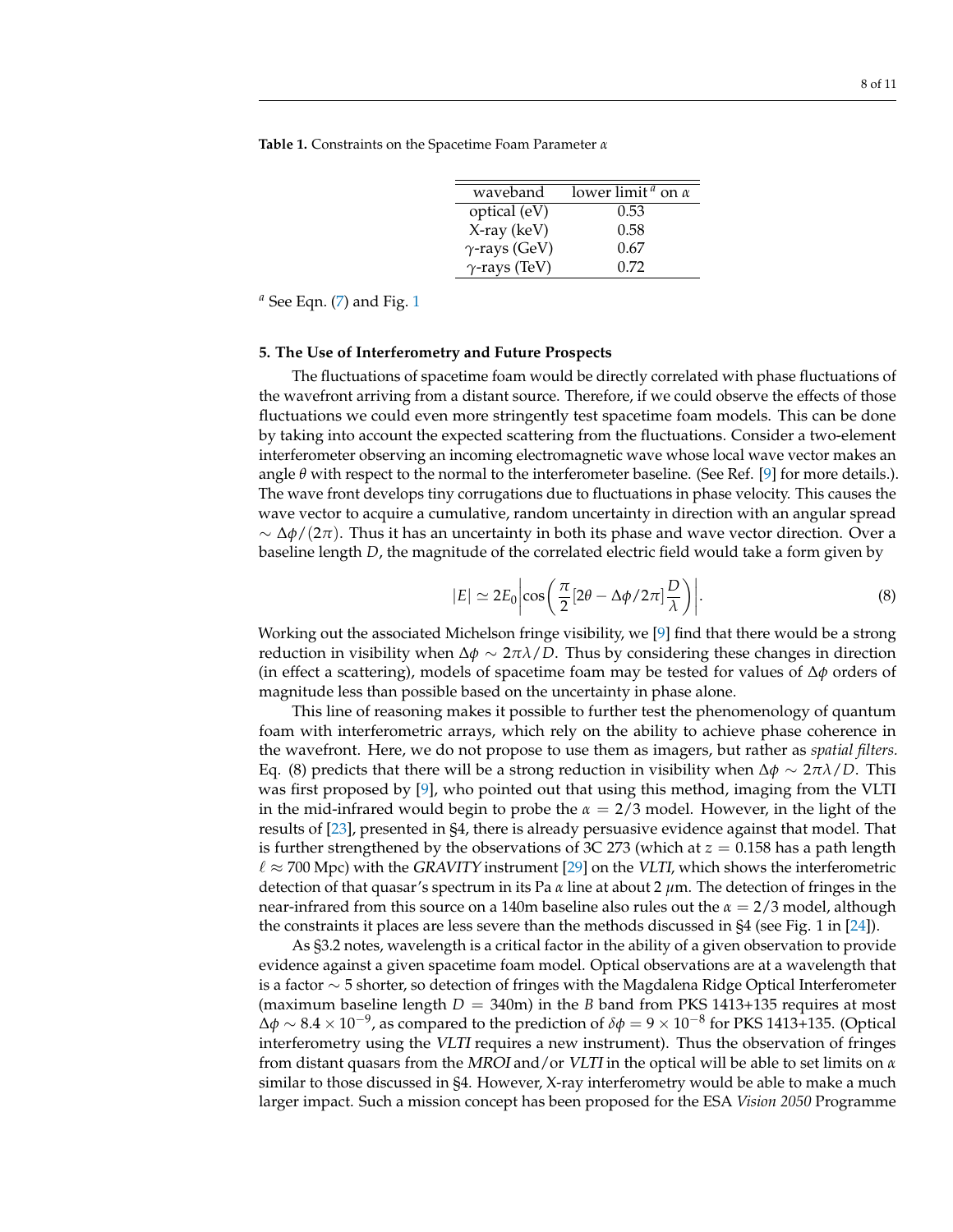[\[30\]](#page-10-1), but it is not at all clear that the mission will be approved and/or technically feasible, as the technology challenges are considerable.

#### **6. Conclusions**

We have discussed the small-scale fluctuations that may be introduced by spacetime foam in the wavefronts of cosmologically distant objects, if the fluctuations add up at all. In particular, we have discussed three possible models, the random walk and holography models, where the fluctuations do add up, and a third model, the "standard" case, corresponding to the original Wheeler [\[1\]](#page-9-0) conjecture, where they do not.

Astronomical observations of distant AGN at optical wavelengths, as well as all shorter wavelengths, decisively rule out the random walk model. Astronomical observations of distant AGN in the TeV *γ*-rays strongly disfavor, and may altogether rule out, the holography model. A similar statement can be made regarding the observation of interferometric fringes from 3C 273 with the VLTI .

Here we must be careful what the available data *do* and *do not* rule out. What they *do* is rule out values of the accumulation power *α* that are lower than 0.72. However, they *do not* necessarily rule out the application of the holographic principle to spacetime foam models, since that model can take on a different and more subtle form than encapsulated by eqn. (2). As pointed out in §2, the main assumption used to derive the  $\alpha = 2/3$  model from quantum mechanics was a requirement that the mass and size of the system under consideration satisfy  $M < \ell c^2/2G$  so that outside observations are actually possible. However, as discussed in [\[23\]](#page-9-22), this can be waived if gravitational collapse does not necessarily produce an event horizon, as proposed by [\[31,](#page-10-2)[32\]](#page-10-3).

There is a second caveat, which could be more important. In this work we have considered instantaneous fluctuations in the distance between a distant source and a given point on the telescope aperture. It is possible that one needs to average over the huge number of Planck timescales that it takes for light to propagate through a telescope, or the similarly large number of Planck squares across a telescope's aperture. This could make the fluctuations we have been discussing vanish. However, at the moment we do not even have a formalism for carrying out such averages.

Another, interesting avenue is the proposal [\[4,](#page-9-3)[12\]](#page-9-11) to use gravitational-wave interferometers to detect spacetime foam. The idea is that uncertainties in distance measurements would manifest themselves as a displacement noise that infests the interferometer. It has been suggested that, with modest improvements in sensitivity, modern gravitational-wave interferometers will be able to test the holographic model. Unfortunately, such an optimistic assessment is based on the assumption that spacetime in between the mirrors in the interferometer fluctuates coherently for all the photons in the beam. But the large beam size in LIGO (compared to the Planck scale) makes such coherence unlikely [\[2\]](#page-9-1). (Again, this shows the utter importance of finding a way to carry out proper averaging of contributions from different light paths.) This coherence problem might be mitigated with the use of the twin table-top 3D interferometers [\[33\]](#page-10-4) under construction at Cardiff University in Wales.

**Acknowledgments:** This review paper is based on work done with our collaborators W. Christiansen, the late H. van Dam, S.A. Rappaport, J. DeVore, D. J. E. Floyd, and D. Pooley. We thank all of them for stimulating discussions and fruitful collaborations. YJN is also grateful to G. Amelino-Camelia and R. Weiss for useful conversations. ESP is grateful to J. Franson and M. Livio for interesting discussions.

**Funding:** This research was supported in part by the US Department of Energy, the Bahnson Fund and the Kenan Professors Research Fund of the University of North Carolina.

**Conflicts of Interest:** The authors declare no conflict of interest.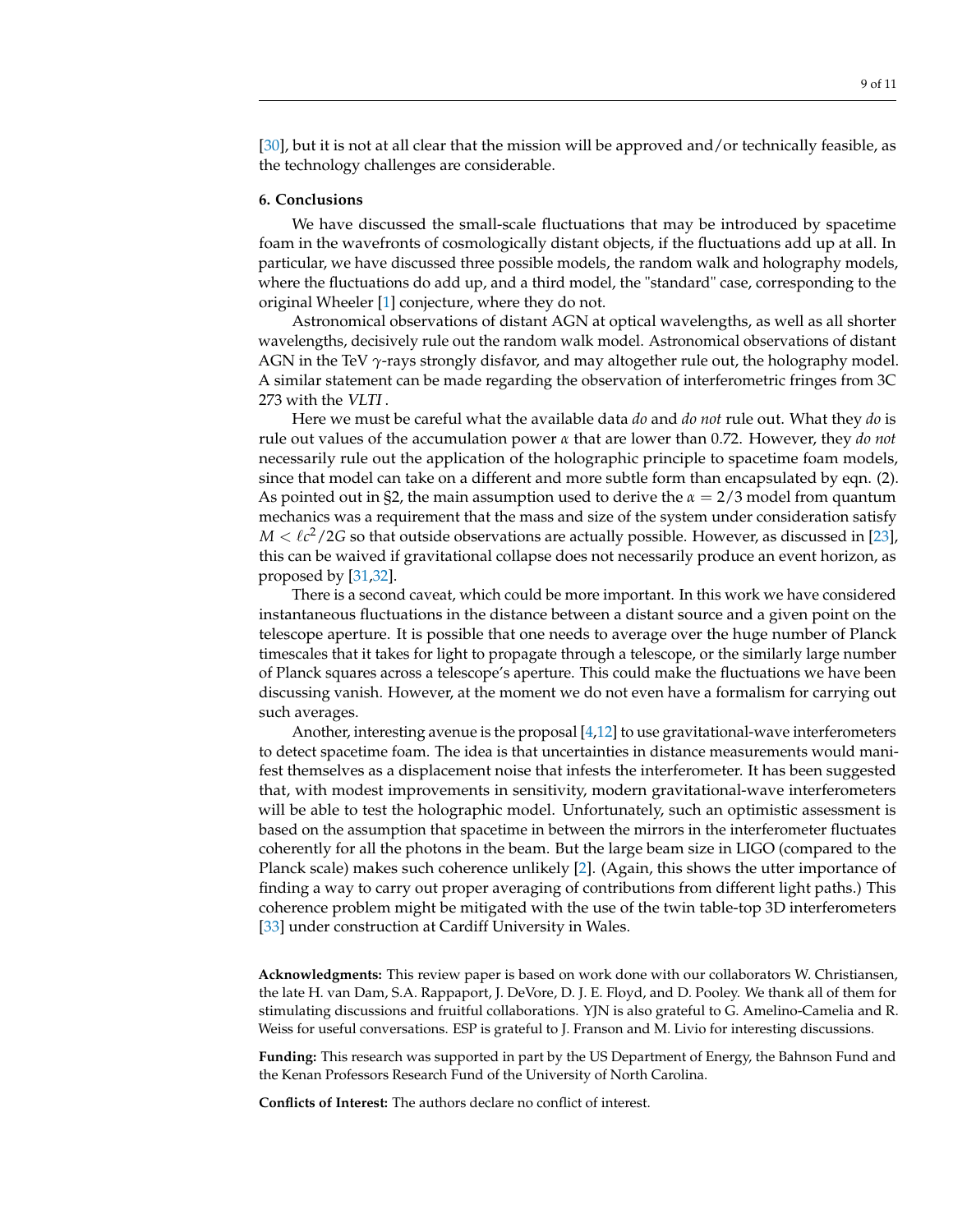- <span id="page-9-0"></span>1. (a) Wheeler, J.A. In *Relativity, Groups and Topology*; DeWitt, B.S.; DeWitt, C.M., Ed.; Gordon & Breach: New York, 1963; p 315. (b) Hawking, S.W.; Page, D.N.; Pope, C.N. Quantum Gravitational Bubbles. *Nucl. Phys.* **1980**, 170, 283-306. (c) Ashtekar, A.; Rovelli, C.; Smolin, L. Weaving a Classical Geometry with Quantum Threads. *Phys. Rev. Lett.* **1992**, 69, 237-240.
- <span id="page-9-1"></span>2. Ng, Y. J. Selected Topics in Planck-Scale Physics. *Mod. Phys. Lett. A* **2003**, 18, 1073-1097.
- <span id="page-9-2"></span>3. Misner, C. W.; Thorne, K. S.; Wheeler, J. A. *Gravitation*; Freeman: San Francisco, 1973, p. 1190.
- <span id="page-9-3"></span>4. Ng, Y.J.; van Dam, H. Measuring the Foaminess of Spacetime with Gravity-Wave Interferometers. *Found. Phys.* **2000**, 30, 795-805.
- <span id="page-9-4"></span>5. Ng, Y. J. From Computation to Black Holes and Space-time Foam. *Phys. Rev. Lett.***2001**, 86, 2946.
- <span id="page-9-5"></span>6. (a) 't Hooft, G. In *Salamfestschrift*; Ali, A. et al., Ed.; World Scientific: Singapore, 1993; p 284. (b) Susskind, L. The World as a Hologram. *J. Math. Phys.* (N.Y.) **1995**, 36, 6377-6396. (c) Maldacena, J. The large N limit of superconformal field theories and supergravity. *Adv. Theor. Math. Phys.* **1998**, 2, 231-252.
- <span id="page-9-6"></span>7. Gambini, R.; Pullin, J. Holography in Spherically Symmetric Loop Quantum Gravity. *Int. J. Mod. Phys. D* **2008**, 17, 545-549.
- <span id="page-9-7"></span>8. Ng, Y.J.; Christiansen, W.A.; van Dam H. Probing Planck-scale Physics with Extragalacic Sources? *Astrophys. J.* **2003**, 591, L87-L90.
- <span id="page-9-8"></span>9. Christiansen, W.A.; Ng, Y.J.; van Dam, H. Probing Spacetime Foam with Extragalactic Sources. *Phys. Rev. Lett.* **2006**, 96, 051301-1 - 051301-4.
- <span id="page-9-9"></span>10. Amelino-Camelia, G. Limits on the Measurability of Space-Time Distances in the Semi-Classical Approximation of Quantum Gravity. *Mod. Phys. Lett.* **1994**, A 9, 3415-3422.
- <span id="page-9-10"></span>11. Diosi, L.; Lukacs, B. Uncertainty of Space-time Geodesics. *Phys. Lett. A* **1989**, 142, 331-334.
- <span id="page-9-11"></span>12. Amelino-Camlia, G. An Interferometric Gravitational Wave Detector as a Quantum-Gravity Apparatus. *Nature* **1999**, 398, 216-218.
- <span id="page-9-12"></span>13. Amelino-Camelia, G.: Piran, T. *Phys. Lett. B* **2001** 497, 2.
- <span id="page-9-13"></span>14. Ng, Y. J.; Lee, D. S.; Oh, M. C.; van Dam, H. Energy-momentum Uncertainties as Possible Origin of Threshold Anomalies in UHECR and TeV-gamma Events. *Phys. Lett.B* **2001** 507, 236.
- <span id="page-9-14"></span>15. Amelino-Camelia, G.; Ellis, J.; Mavromatos, N.E.; Nanopoulos, D.V.; Sarkar, S. Tests of Quantum Gravity from Observations of *γ*-Ray Bursts. *Nature* **1998**, 393, 763-765.
- <span id="page-9-15"></span>16. Christiansen, W.; Ng, Y. J.; Floyd, D. J. E.; Perlman, E. S. Limits on spacetime foam. *Phys. Rev.D* **2011**, 83, 084003.
- <span id="page-9-16"></span>17. (a) Ng, Y.J.; van Dam, H. Limit to Spacetime Measurement. *Mod. Phys. Lett. A* **1994**, 9, 335-340. (b) Ng, Y.J.; van Dam, H. Remarks on Gravitational Sources. *Mod. Phys. Lett. A* **1995**, 10, 2801-2808.
- <span id="page-9-17"></span>18. Salecker, H.; Wigner, E.P. Quantum Limitations of the Measurement of Space-Time Distances. *Phys. Rev.* **1958**, 109, 571-577.
- <span id="page-9-18"></span>19. (a) Karolyhazy, F. Gravitation and Quantum Mechanics of Macroscopic Objects. *Il Nuovo Cimento* **1966**, A 42, 390-402. (b) Sasakura, N. An Uncertainty Relation of Space-Time. *Prog. Theor. Phys.* **1999**, 102, 169-179.
- <span id="page-9-19"></span>20. Lieu, R.; Hillman, L.W. The Phase Coherenece of Light from Extragalactic Sources - Direct Evidence Against First Order Planck Scale Fluctuations in Time and Space. *Astrophys. J.* **2003**, 585, L77-L80.
- <span id="page-9-20"></span>21. Planck Collaboration, Aghanim, N., et al., 2020, Planck 2018 results. VI. Cosmological Parameters, Astron. Astrophys. 641, A6
- <span id="page-9-21"></span>22. Bennett, C. L., et al., 2013, Nine-year Wilkinson Microwave Anisotropy Probe (WMAP) observations: Final maps and results, Astrophys. J. Supp., 208(2), 20
- <span id="page-9-22"></span>23. Perlman, E. S.; Rappaport, S. A.; Christiansen, W. A.; Ng, Y. J.; DeVore, J.; Pooley, D. New Constraints on Quantum Gravity from X-Ray and Gamma-Ray Observations, *ApJ.* **2015**, 805, 10.
- <span id="page-9-23"></span>24. Perlman, E. S., Ng, Y. J., Floyd, D. J. E., Christiansen, W. A. Using Observations of Distant Quasars to Constrain Quantum Gravity. *Astronomy & Astrophysics*, **2011**, 535, L9.
- <span id="page-9-24"></span>25. Perlman, E. S. et al. The Apparent Host Galaxy of PKS 1413+135: HST, ASCA and VLBA Observations. *Astro. J.* **2002**, 124, 2401-2412.
- <span id="page-9-25"></span>26. Abdollahi, S., Acero, F., Ackerman, M., et al., 2020, *Ap. J. Supp.,* 247, 33.
- <span id="page-9-26"></span>27. See http://tevcat.uchicago.edu
- <span id="page-9-27"></span>28. Dwek, E., Krennrich, F., The extragalactic background light and the gamma-ray opacity of the universe, 2013, *Astropart. Phys*,2013, 112